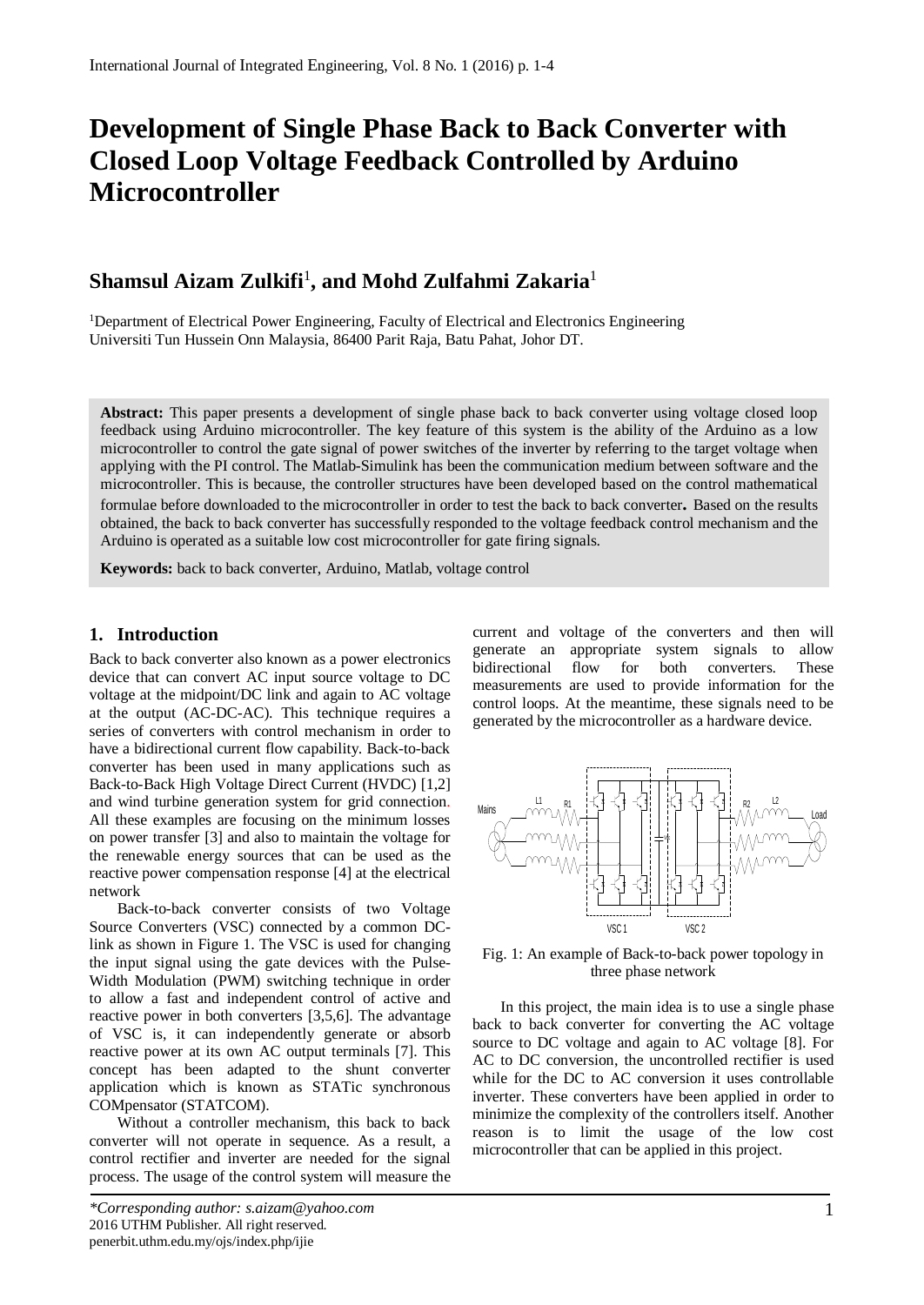As mentioned in many papers especially in [9,10,11], a low cost microcontroller is an appropriate device to be used as a controller. It is where, the controller algorithm can be designed easily and the input-output connection has fast respond process.

For the controller development, the Matlab- Simulink toolbox has been used. The advantage of this software is where, the controller can be designed totally based on the mathematical equations of the control theory [10,11]. The input and output of the equations need to be connected to the Arduino blocks that can be found in the Arduino library which is suitable in MATLAB 2010 or higher versions. This algorithm is operated as a closed loop feedback system for controlling the board in order to generate the control signal that is important for feedback signal. However, a necessary adjustment is needed for the Arduino board to achieve desired voltage

The project block diagram is shown in Figure 2. It consists of uncontrolled rectifier, control inverter, filter, Arduino microcontroller and output voltage processes/feedback. The voltage feedback has been used as a control strategy in order to make sure the output voltage from the inverter can follow the reference target voltage setting by the controller inside the Arduino.



Fig. 2: Block Diagram of Project

#### **2. Model Development with Voltage Control**

The voltage feedback has been applied to this work due to simple control structure. As shown in Figure 2, the inverter output voltage has been the control mechanism for this project. The Proportional Integral (PI) control has been used for the control strategy.

The advantages of the PI control are the parameters gains are easily to select by using the try and error method and the respond of the control is faster. There are several papers explained on this control technique [9,10,11]. The function of PI controller is to compare the feedback voltage with the target reference voltage that will minimize the control error for the control. This will create a faster control response when it been injected to the PI control. The PI mathematical equation is given in Equation (1):

$$
U(t) = K\left(e(t) + \frac{1}{\tau_i} \int_0^t e(t) dt\right) \qquad \text{Eq (1)}
$$

where;  $t =$  time.

 $u(t) =$  output,

 $e(t)$  = control error (reference variable – measured variable),

 $K$  = Proportional gain,

 $Ti =$  Integral Time

The output value  $u(t)$  for the controller is the sum of P and I gains. This mathematical equation has been transferred into Simulink Block diagram as shown in Figure 3. The value or the gains are depended on the response of the inverter output voltage in order to follow the reference voltage. Figure 3 consists the analog input block which is generated from the Analog to Digital (ADC) converter and also the Digital to Analog (DAC) converter as for the output block for switching operation.



Fig. 3: Control block diagram complete with ADC and DAC blocks



Fig. 4: Overall experiment setup

Figure 4 shows the complete experimental set up for this project. It shows the test ring with all the hardware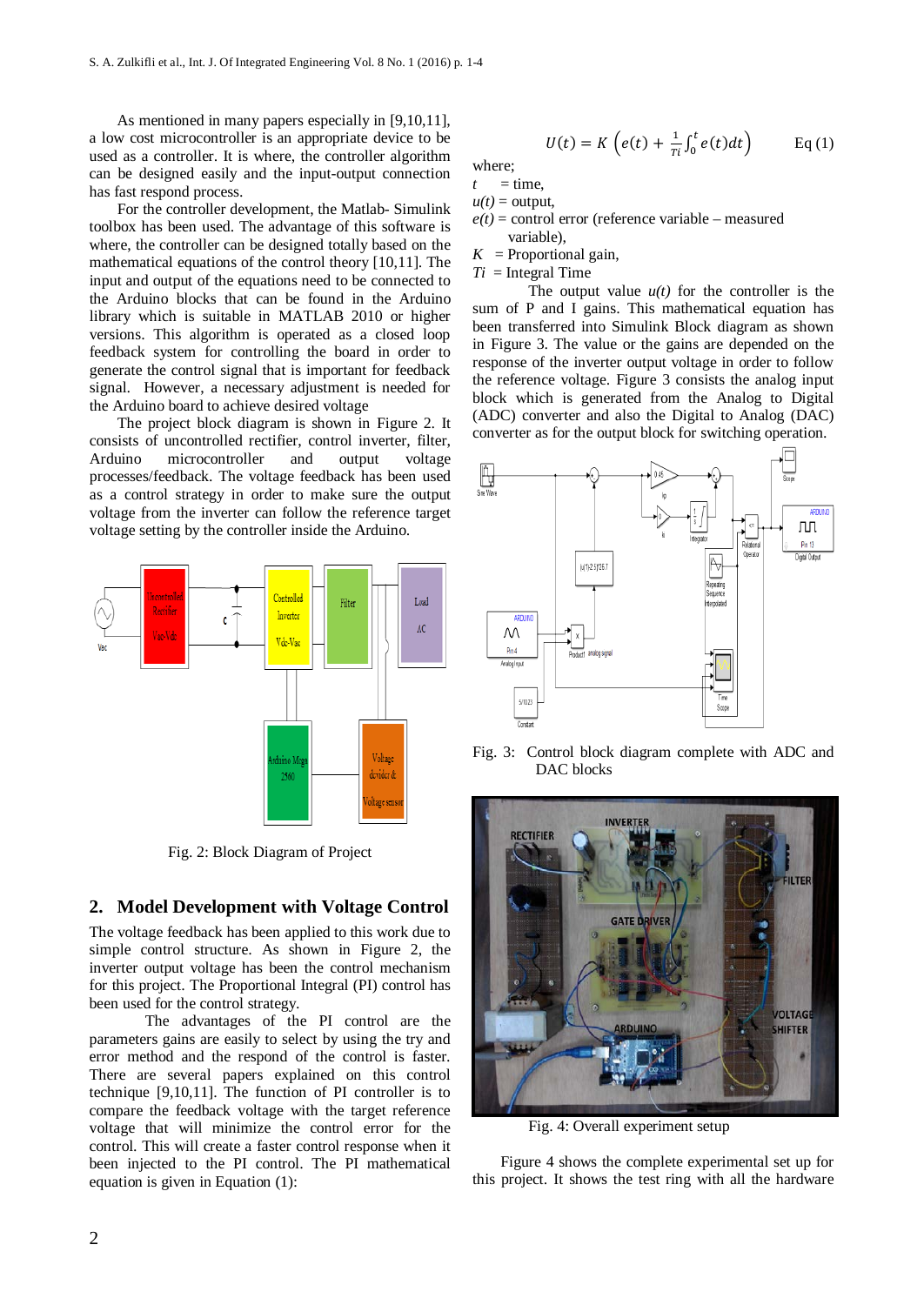components in closed loop mode and with the Arduino. All the measurements have been recorded by using the oscilloscope for measuring the inverter output voltage. The other measurement results such as current and power are not given in this paper due to limited page. The feedback voltage signal is been sensed by the Arduino using the analogue input pin. Then, the Arduino will convert this analog input signal, with ADC function, in order to make a comparison from the target reference signal before feed in to the PI control. This signal will generate the PWM signal for the gate devices to the hardware setup. The value of  $K_p$  and  $K_i$  are determined by using try and error method. For more accurate gain values, the Ziglar-Niclocas technique or bode plot analysis can be conducted and will be discussed in next paper.

#### **3. Results and Discussion**

The experimental tests have been conducted with several target voltage references in order to see the effectiveness of the control strategy with the Arduino. The parameters setting for these tests are shown in Table 1 where it been chosen due to accessibility of the equipment's in the lab.

Table 1: Experiment's parameters

| Ńо | Parameters                         | Value          |
|----|------------------------------------|----------------|
|    | Input DC Voltage                   | 44 V           |
|    | <b>PWM</b> Frequency               | 1kHz           |
|    | Switching in Matlab                |                |
|    | Target Voltage (V <sub>mag</sub> ) | 16, 25, 30, 35 |

Figures 5-8 show the resulting output voltage of the inverter when the target voltages are changed accordingly by referring to Table 2. From these figures, the rms voltage measurement has been considered because the value is more significant with the input voltage. Figures 5 and 6 show the peak ripple problem at the inverter output voltage. These are due to filter design that has not been considered. However, when the target reference voltages are increased as shown in Figures7 and 8, the inverter output results are much better. It indicates that the selection of the inverter size is better for high reference voltages. From those figures, it can be tabulated into reference output voltage signal as given in Table 2.



Fig. 5: Inverter Output when Voltage Reference is set at  $14.1V<sub>rms</sub>$ 



Fig. 6: Inverter Output when Voltage Reference is set at 18.1Vrms



Fig. 7: Inverter Output when Voltage Reference is set at  $19.3V<sub>rms</sub>$ 



Fig. 8: Inverter Output when Voltage Reference is set at  $20.3V<sub>rms</sub>$